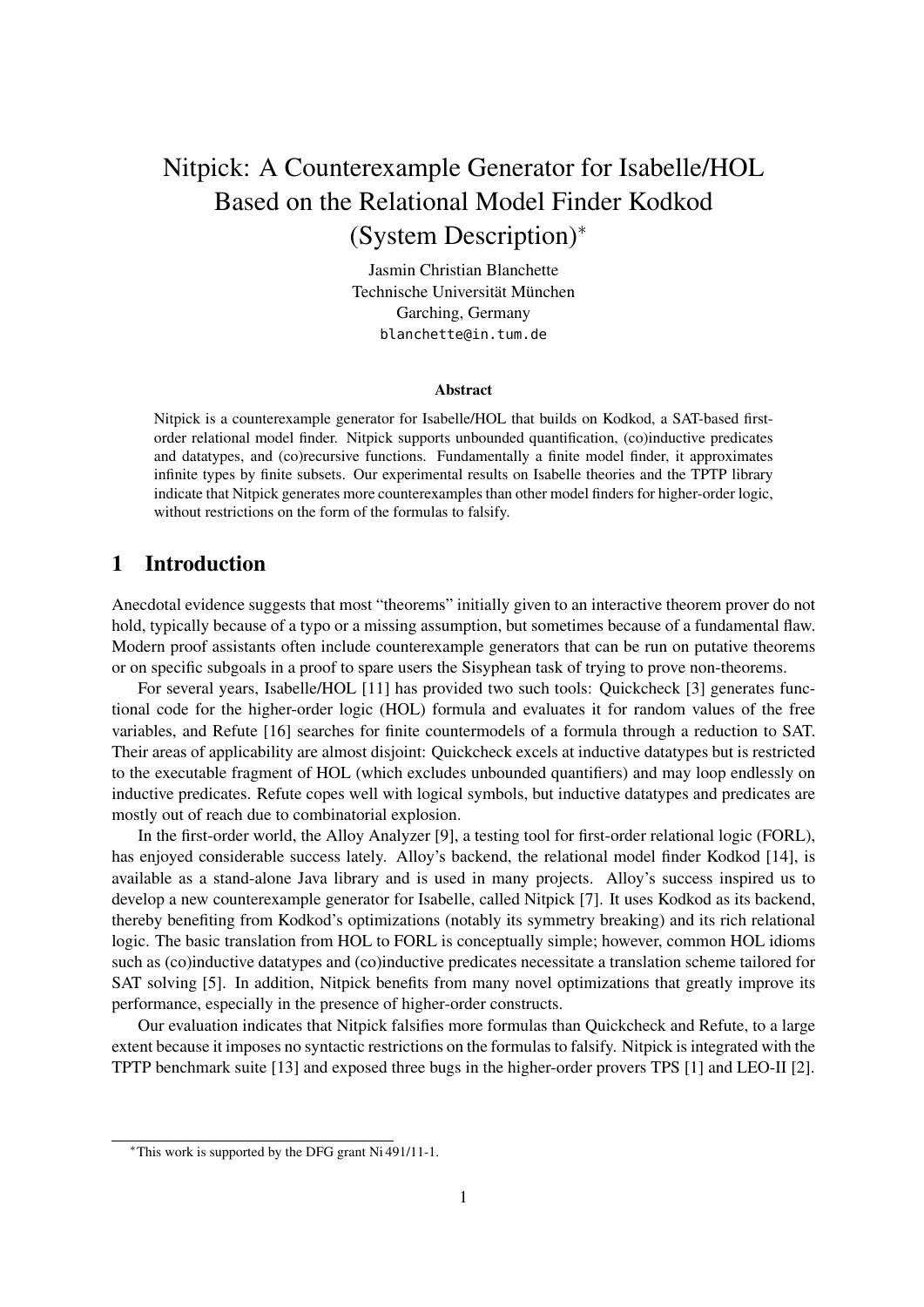# 2 The Basic Translation

Nitpick employs Kodkod to find a finite model of  $\neg P$ , where P is the conjecture. The translation from HOL to FORL is parameterized by the cardinalities of the atomic types occurring in it. Nitpick enumerates the possible cardinalities for each atomic type, exploiting monotonicity to prune the search space [6]. If a formula has a finite counterexample, the tool eventually finds it, unless it runs out of resources.

SAT solvers are particularly sensitive to the encoding of problems, so special care is needed when translating HOL formulas. Whenever practicable, HOL constants are mapped to their FORL equivalents, rather than expanded to their definitions. For example, HOL defines the transitive closure  $r^{+}$  as the least fixed point of  $\lambda R(x, y)$ .  $(\exists a b. x = a \land y = b \land r(a, b)) \lor (\exists a b c. x = a \land y = c \land R(a, b) \land r(b, c))$ ; in FORL it is built-in.

As a rule, HOL scalars are mapped to FORL singletons and functions are mapped to FORL relations accompanied by a constraint. For example, assuming the cardinalities  $|\alpha| = 2$  and  $|\beta| = 3$ , the conjecture  $\forall x$  ::  $\alpha$ .  $\exists y$  ::  $\beta$ .  $f x = y$  corresponds to the (negated) Kodkod problem

> **var**  $\emptyset \subseteq f \subseteq \{a_1, a_2\} \times \{a_3, a_4, a_5\}$ **solve**  $(\forall x \in \{a_1, a_2\}$ . one  $f(x)$ ) ∧  $\neg$   $(\forall x \in \{a_1, a_2\}$ .  $\exists y \in \{a_3, a_4, a_5\}$ .  $f(x) = y$ )

The **var** declaration declares the free relation *f* with lower and upper bounds. The first conjunct ensures that *f* is a function, and the second conjunct is the negation of the HOL formula translated to FORL.

An *n*-ary first-order function (curried or not) can be coded as an (*n*+1)-ary relation accompanied by a constraint. However, if the return type is *bool*, the function is more efficiently coded as an unconstrained *n*-ary relation. This allows formulas such as  $A^+ \cup B^+ = (A \cup B)^+$  to be translated without taking a detour through ternary relations.

Higher-order quantification and functions bring complications of their own. For example, we would like to translate  $\forall g : \beta \rightarrow \alpha$ .  $g x \neq y$  into something like

$$
\forall g \subseteq \{a_3, a_4, a_5\} \times \{a_1, a_2\}. (\forall x \in \{a_3, a_4, a_5\}. \text{ one } g(x)) \longrightarrow g(x) \neq y,
$$

but the ⊂ symbol is not allowed at the binding site; only  $\in$  is. Skolemization solves half of the problem, but for the remaining quantifiers we are forced to adopt an unwieldy *n*-tuple singleton representation of functions, where *n* is the cardinality of the domain. The *n*-tuple simply encodes *g*'s function table. For the formula above, this gives

$$
\forall G \in \{a_1, a_2\} \times \{a_1, a_2\} \times \{a_1, a_2\}. \ (\overbrace{\{a_3\} \times \pi_1(G) \cup \{a_4\} \times \pi_2(G) \cup \{a_5\} \times \pi_3(G)}^{g}(x) \neq y,
$$

where *G* is the triple corresponding to *g* and  $\pi_i(G)$  is its *i*th component (i.e., the *i*th entry in the function table). In the body, we convert the singleton  $G$  to the relational representation, then we apply  $x$  on it using dot-join. The singleton encoding is also used for passing functions to functions; fortunately, two optimizations, function specialization and boxing [7], make this rarely necessary.

# 3 Refinements to the Basic Translation

Approximation of Infinite Types and Partiality. Because of the axiom of infinity, the type *nat* of natural numbers does not admit any finite models. To work around this, Nitpick considers finite subsets  $\{0,1,\ldots,K-1\}$  of *nat* and maps numbers  $\geq K$  to the undefined value ( $\star$ ), coded as the empty set. Formulas of the form  $\forall n$ ::*nat*.  $P(n)$  are treated as  $(\forall n < K$ .  $P(n)) \wedge P(\star)$ , which usually evaluates to either *False* (if  $P(i)$  gives *False* for some  $i < K$ ) or  $\star$ , but not to *True*, since we do not know whether  $P(K), P(K+1), \ldots$ , collectively represented by  $P(\star)$ , are true. Partiality leads to a Kleene three-valued logic, which is soundly expressed in terms of Kodkod's two-valued logic.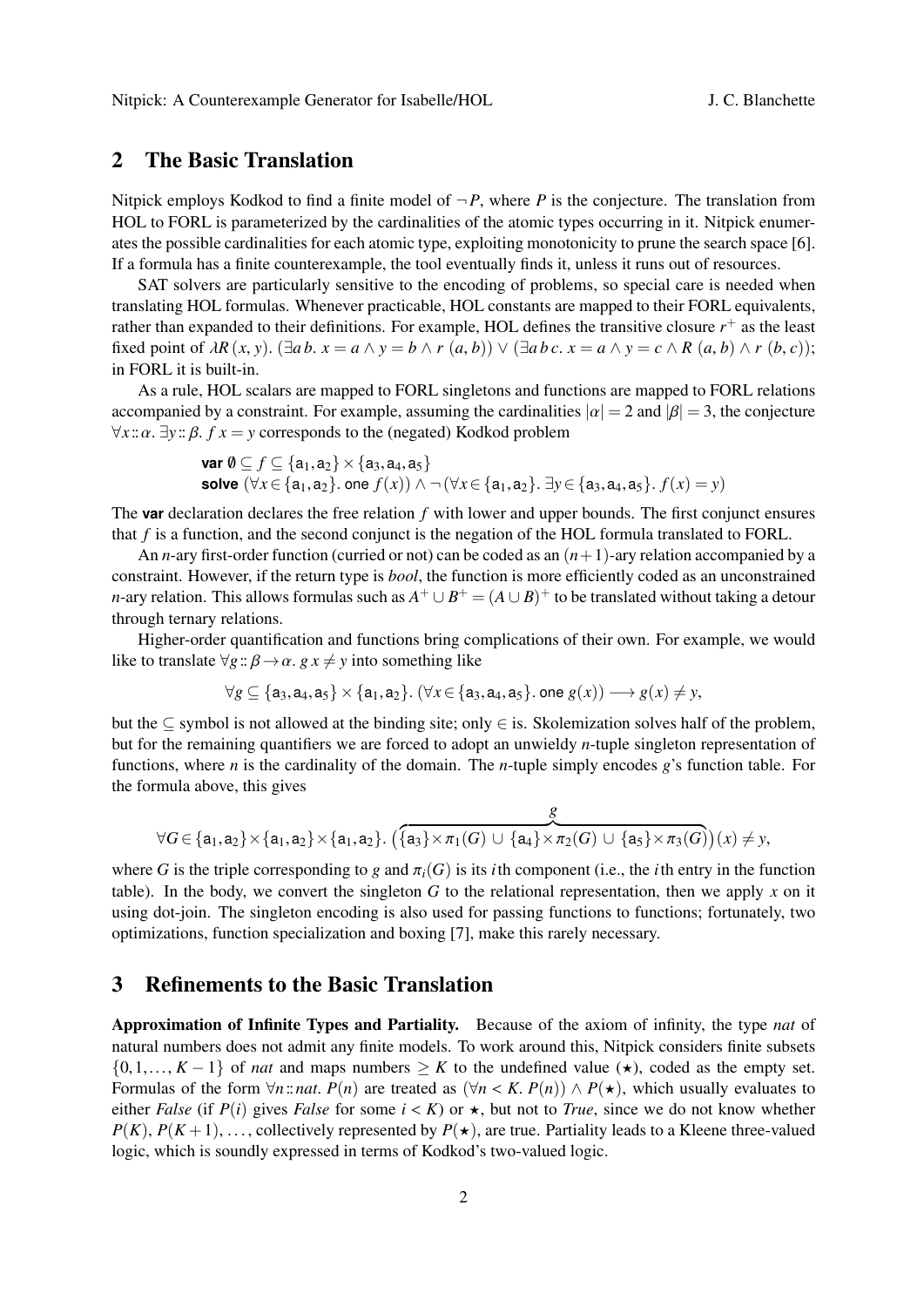Encoding of (Co)inductive Predicates. Isabelle lets users specify (co)inductive predicates *p* by their introduction rules and synthesizes a fixed point definition  $p = \text{If } p \in \mathbb{F}$  or  $p = \text{If } p \in \mathbb{F}$  behind the scenes. For performance reasons, Nitpick avoids expanding *lfp* and *gfp* to their definitions and translates (co)inductive predicates directly, using appropriate FORL concepts.

An inductive predicate *p* is a fixed point, so we can use the equation  $p = F p$  as the axiomatic specification of  $p$ . In general, this is unsound since it underspecifies  $p$ , but there are two important cases for which this method is sound:

- If the recursion in *F* is well-founded [8], the fixed point equation  $p = F p$  admits exactly one solution and we can safely use it as *p*'s specification.
- If *p* occurs negatively in the formula, we can replace these occurrences by a fresh constant *q* satisfying the axiom  $q = F q$ ; this transformation preserves satisfiability.

For the remaining positive occurrences of *p*, we unroll the predicate a given number of times, as in bounded model checking [4]. The situation is mirrored for coinductive predicates: Positive occurrences are coded using the fixed-point equation, and negative occurrences are unrolled.

Encoding of (Co)inductive Datatypes. In contrast to Isabelle's constructor-oriented treatment of inductive datatypes, Nitpick's FORL axiomatization revolves around selectors and discriminators, inspired by Kuncak and Jackson [10]. The selector and discriminator view is usually more efficient than the constructor view because it breaks high-arity constructors into several low-arity selectors.

Consider the type  $\alpha$  *list* generated from *Nil*:: $\alpha$  *list* and *Cons*:: $\alpha \rightarrow \alpha$  *list* $\rightarrow \alpha$  *list*. The FORL axiomatization is done in terms of the discriminators *nilp* and *consp* and the selectors *hd* and *tl*, which give access to a nonempty list's head and tail. *Nil* and *Cons x xs* are translated as *nilp* and  $hd^{-1}(x) \cap tl^{-1}(xs)$ .

The FORL axiomatization specifies a subterm-closed finite universe of lists. Examples of subtermclosed list substructures using traditional notation are  $\{\{\}, [0], [1]\}$  and  $\{\{\}, [1], [2,1], [0,2,1]\}$ . In contrast, the set  $L = \{\parallel, [1,1]\}\$  is not subterm-closed, because  $t\ell([1,1]) = [1] \notin L$ . Given cardinalities for the list type and the item type, Kodkod enumerates all corresponding subterm-closed list substructures.

Nitpick supports coinductive datatypes, even though Isabelle does not provide a high-level mechanism for defining them. Users can define custom coinductive datatypes from first principles and tell Nitpick to substitute its efficient FORL axiomatization for their definitions.

# 4 Example: A Security Type System

Assuming a partition of program variables into public and private ones, Volpano, Smith, and Irvine [15] provide typing rules guaranteeing that private variables stay private. They define two types, *High* (private) and *Low* (public). An expression is *High* if it involves private variables and *Low* otherwise. A command is *High* if it modifies private variables only; commands that could alter public variables are *Low*.

We consider a fragment of the formal soundness proof by Snelting and Wasserrab [12]. Given a variable partition Γ, the inductive predicate  $\Gamma \vdash e : \sigma$  tells whether *e* has type  $\sigma$ , whereas Γ,  $\sigma \vdash c$  tells whether command *c* has type  $\sigma$ . Below is a flawed definition of  $\Gamma$ ,  $\sigma \vdash c$ :

$$
\frac{\Gamma v = [High]}{\Gamma, \sigma \vdash \text{skip}} \quad \frac{\Gamma v = [High]}{\Gamma, \sigma \vdash v := e} \quad \frac{\Gamma \vdash e : Low \quad \Gamma v = [Low]}{\Gamma, Low \vdash v := e} \quad \frac{\Gamma, \sigma \vdash c_1}{\Gamma, \sigma \vdash c_1 : c_2}
$$
\n
$$
\frac{\Gamma \vdash b : \sigma \quad \Gamma, \sigma \vdash c_1 \quad \Gamma, \sigma \vdash c_2}{\Gamma, \sigma \vdash \text{if (b) } c_1 \text{ else } c_2} \quad \frac{\Gamma \vdash b : \sigma \quad \Gamma, \sigma \vdash c}{\Gamma, \sigma \vdash \text{while (b) } c} \quad \frac{\Gamma, High \vdash c}{\Gamma, Low \vdash c}.
$$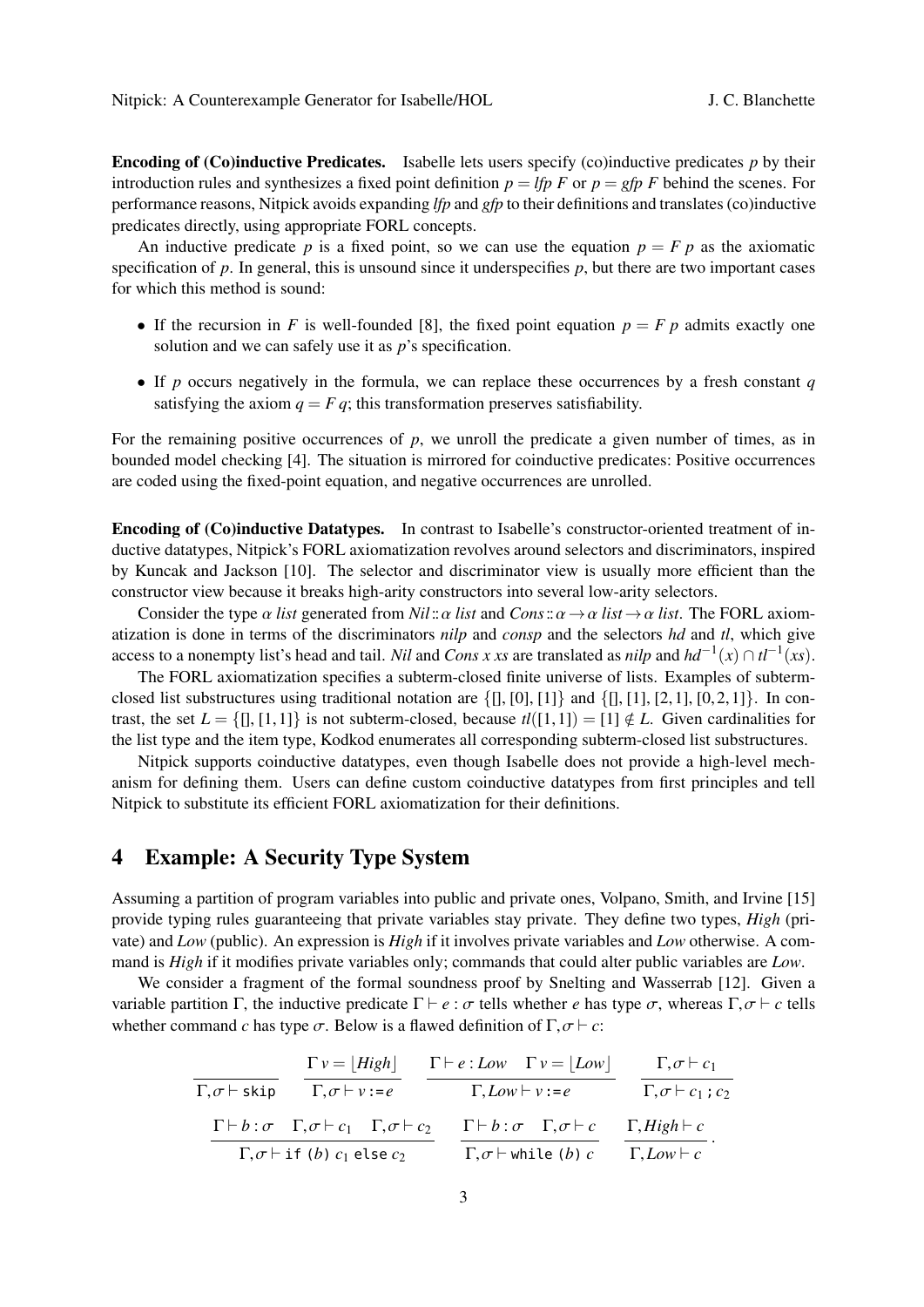The following theorem constitutes a key step in the soundness proof:

$$
\Gamma, High \vdash c \land \langle c, s \rangle \rightsquigarrow^* \langle \text{skip}, s' \rangle \longrightarrow \forall v. \Gamma v = \lfloor Low \rfloor \longrightarrow s v = s' v.
$$

It asserts that if executing the *High* command  $c$  in state  $s$  terminates in  $s'$ , the public variables of  $s$  and  $s'$ must agree. This is consistent with our intuition that *High* commands should only modify private variables. However, because we planted a bug in the definition of  $\Gamma$ ,  $\sigma \vdash c$ . Nitpick finds a counterexample:

$$
\Gamma = [\mathsf{v}_1 \mapsto Low] \qquad \qquad s = [\mathsf{v}_1 \mapsto false] \newline c = \mathsf{skip} \; ; \; \mathsf{v}_1 := (Var \; \mathsf{v}_1 = Var \; \mathsf{v}_1) \qquad \qquad s' = [\mathsf{v}_1 \mapsto true].
$$

Even though the command *c* has type *High*, it assigns *true* to the *Low* variable  $v_1$ . The bug is a missing assumption  $\Gamma$ ,  $\sigma \vdash c_2$  in the typing rule for sequential composition.

#### 5 Evaluation

To assess Nitpick, we used a database of mutated formulas consisting mostly of non-theorems, as was done for Quickcheck [3]. The table below summarizes the results of running Nitpick, Refute, and Quickcheck on 2400 random mutants from 12 Isabelle theories (200 per theory), with a limit of 10 seconds per formula. Most counterexamples are found within a few seconds; giving the tool more time would have little impact on the results.

| <b>THEORY</b>    | QUICK. REF. |          | Nitp. | <b>THEORY</b>   | OUICK.   | Ref.           | NITP. |
|------------------|-------------|----------|-------|-----------------|----------|----------------|-------|
| Divides          | 134         | 3        | 141   | ArrowGS         |          | $\Omega$       | 139   |
| List             | 78          | 3        | 117   | $CoreC++$       |          | 3              | 29    |
| <b>MacLaurin</b> | 43          | $\theta$ | 26    | MiniML          | 14       | 0              | 79    |
| Map              | 19          | 103      | 157   | Ordinal         | $\Omega$ | 10             | 12    |
| Relation         | 0           | 144      | 150   | <b>POPLmark</b> | 56       | $\overline{4}$ | 103   |
| <b>Set</b>       | 17          | 149      | 151   | Topology        |          | 124            | 139   |

Nitpick also competes against Refute in the higher-order model finding division of the TPTP [13]. In a preliminary run, it disproved 293 out of 2729 formulas (mostly theorems), compared with 214 for Refute. Much to our surprise, Nitpick exhibited counterexamples for five formulas that had been proved by TPS [1] or LEO-II [2], revealing two bugs in the former and one bug in the latter. In exchange, LEO-II exposed one bug in Nitpick.

## 6 Conclusion

Nitpick is to our knowledge the first higher-order model finder that supports both inductive and coinductive predicates and datatypes. It works by translating higher-order formulas to first-order relational logic (FORL) and invoking the highly-optimized SAT-based Kodkod model finder [14] to solve these.

The translation to FORL is designed to exploit Kodkod's strengths. Datatypes are encoded following an Alloy idiom [10] extended to mutually recursive and coinductive datatypes. FORL's relational operators provide a natural encoding of partial application and  $\lambda$ -abstraction, and the transitive closure plays a crucial role in the encoding of inductive datatypes. Our main contributions have been to isolate three ways to translate (co)inductive predicates to FORL, based on wellfoundedness and polarity, and to devise optimizations that dramatically increase scalability in practical applications [6, 7].